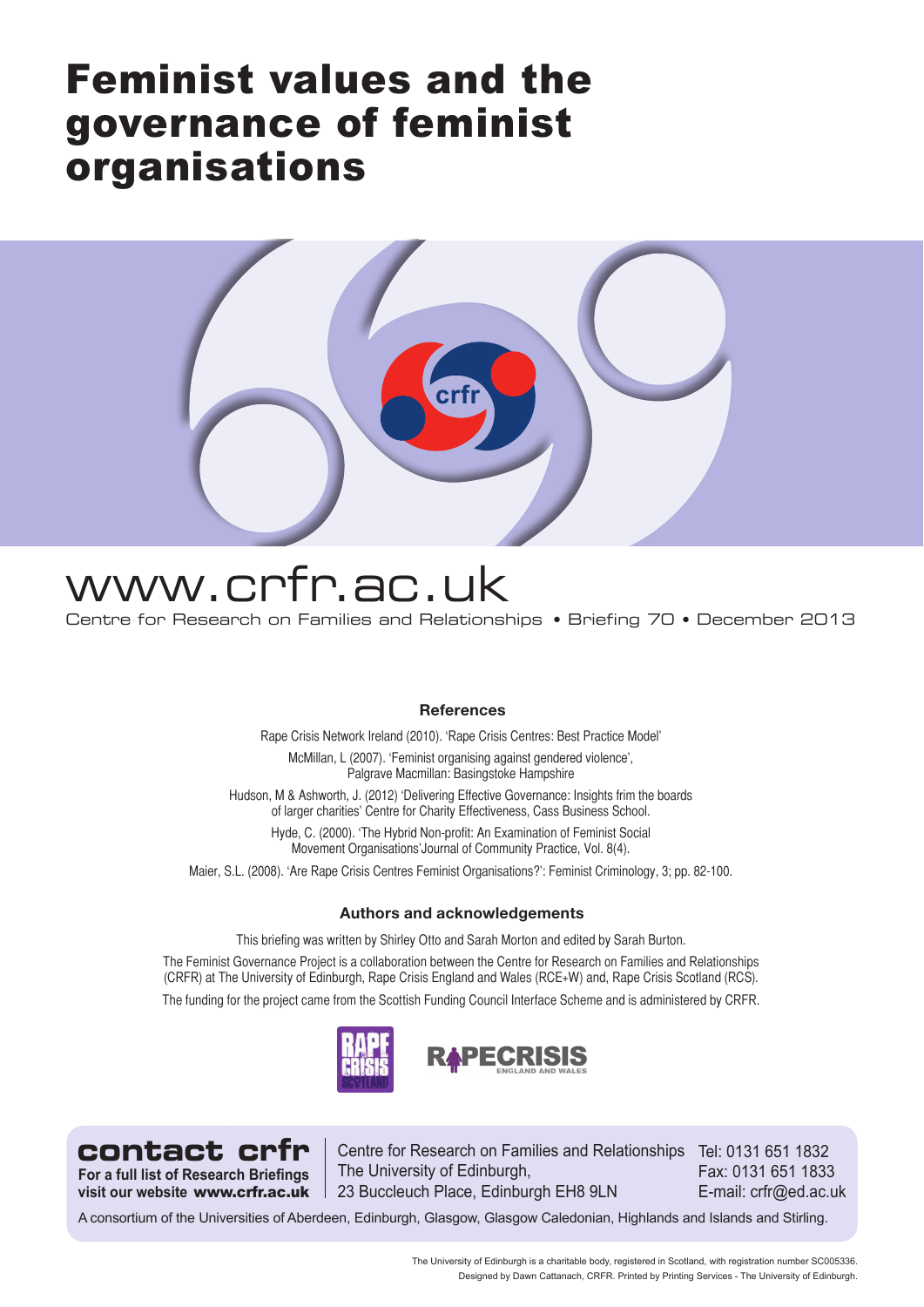# Feminist values and the governance of feminist organisations

**Feminist values Sexual violence**

**Charity governance**

# **Introduction**

Globally, diverse organisational structures and practices have emerged from the work of women's organisations groups and networks. Evolving beyond collective working, feminist organisations have taken on complex dilemmas and demands to find ways of running services and centres consistent with feminist values.

Governance – the contribution of charity trustees – is an integral part of providing assistance to survivors of sexual violence. What has not been attended to, whether by practitioners, social scientists or policy-makers, is the impact of feminist values on governance practice in charities dedicated to services for survivors of sexual violence.

This briefing reports on a project to examine the integration of feminist values and the governance of charities for survivors of sexual violence in the UK; and highlights the implications for the training and development of trustees, and charity regulation.

# **Background**

The aim of the project is twofold:

- 1. To develop a conceptual framework that integrates feminist values (i.e. the values of Rape Crisis England and Wales and Rape Crisis Scotland), governance in charities and the impact of work on sexual violence.
- 2. To provide recommendations for a training course(s) and material for guiding and supporting trustees of rape crisis centres.

The study took as its touchstone the definition of sexual violence adopted by rape crisis in the Rape Crisis Centre Best Practice Model.

'Sexual violence is a crime and an abuse of power, which (1) is one result of unequal power between perpetrator and victim; (2) reinforces the inequality of power in this relationship; and (3) reinforces the inequality of power between men and women. Sexual violence is one of the ways in which men enact their dominance in a violent way over women, children and other men. The violence is both a cause and a consequence of gender-based inequalities. There is systematic and structural discrimination against women and other vulnerable and marginalised groups in society'. (Rape Crisis Network Ireland, 2010).

# **The study**

The study explored three areas of interrelationships:

- i. Feminist values/charity governance
- ii. Charity governance/sexual violence
- iii. Feminist values/sexual violence

# **Key points**

- Trustees and staff have a conspicuous appetite to understand, articulate and own feminist values.
- Feminist values matter to the nature and arrangements for charity governance.
- Feminist governance spotlights value-awareness, accountability, robust support structures, activism, apprenticeship and survivor's voice.
- Feminist governance practice requires attention to communication, role clarity and relationships.
- Feminist governance requires commitment to empowerment.
- Feminist governance requires individuals to take emotional responsibility.
- Feminist governance requires management of 'contested' areas.
- Feminist trusteeship enhanced by investment in training and development, particularly skills in decision-making, collaboration, emotional intelligence and managing differences.
- Feminist trusteeship contests conventional understanding of the duties of charity trustee in the UK.

Information was collected by:

- Literature search for accounts of organising and feminist values, feminist organisations (e.g. McMillan, 2007 & Hyde, 2000), charity governance and the implications for organisations (and the people in them) of secondary traumatic stress, i.e. the impact on trustees (and the relationships with staff and volunteers) of work with sexual violence.
- Visiting and listening to trustees of rape crisis centres.
- Running workshops for trustees, volunteers and staff, for example, at conferences.
- Interviewing individual practitioners, academics and trainers.

Reading, visits and interviews were used in the early stages of the project to inform and develop concepts. Interviews and workshops were used to fine-tune and ultimately validate the framework for understanding feminist governance.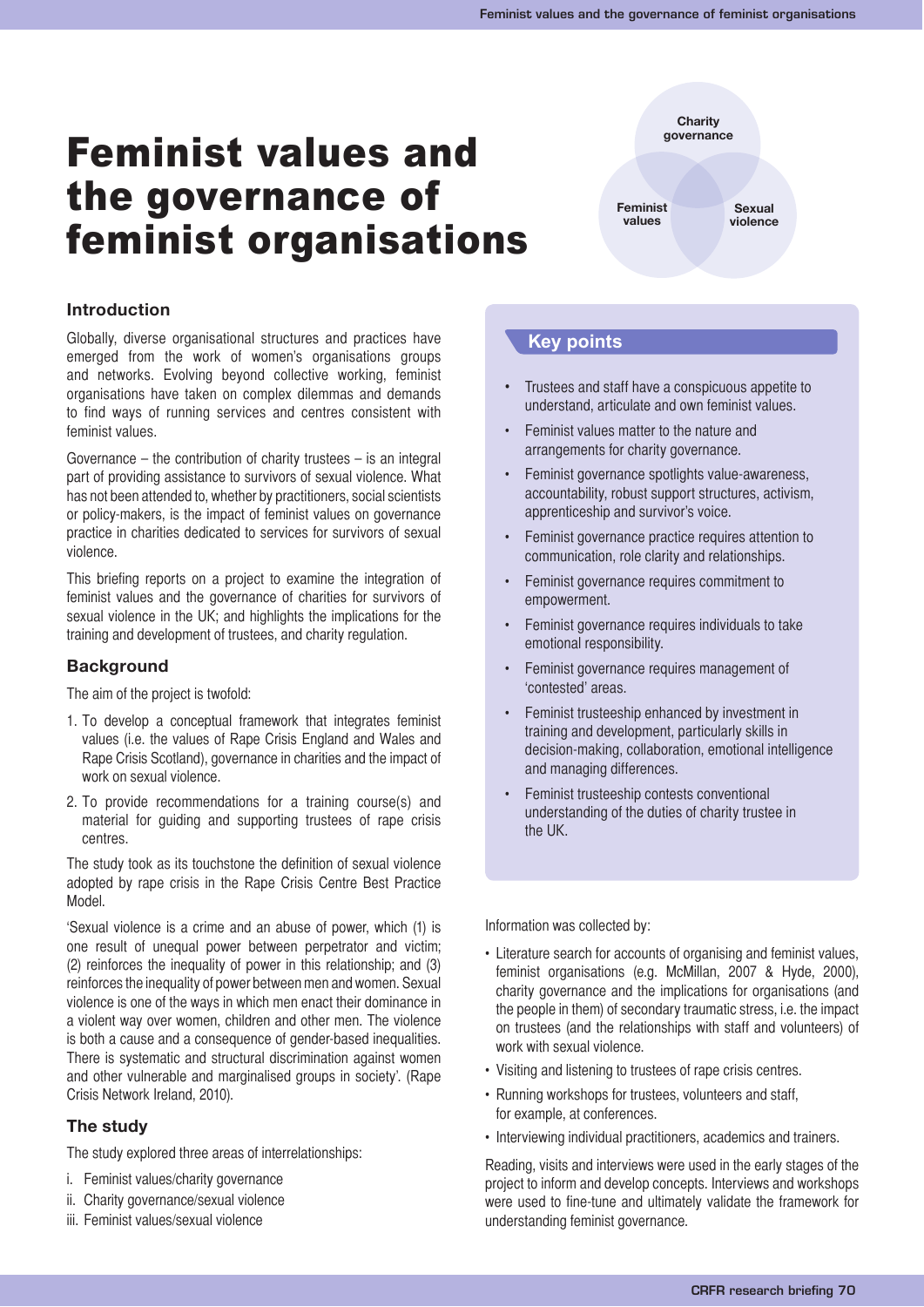#### How does this research contribute to what we already know

Charity trusteeship is a seriously under researched area (Hudson & Ashworth 2012) in the UK, despite the importance of governance to the operation of charities. This project is pioneering in this respect and in being one of a small number of studies that questions aspects of charity law in Scotland and England and Wales.

# **The findings**

## **Feminist values**

It emerged that a key dilemma was the word 'feminist' and the values associated with it. For many trustees, staff or volunteers 'feminist' is a vague and contested word with no agreed specific meaning.

Studies suggest many people associated with services for women adhere to feminist values (e.g. Maier, 2008) but have some unsettledness about using the word – 'feminist'. This is based on the assumption that there are or would be negative associations in the minds of stakeholders and partners (e.g. statutory authorities and funders), such as being anti-male.

Examples of positive associations were: women-centred; empowerment, collaborative working, participatory democracy and being rooted in gender equality.

#### **Governance**

Registration of charities in the UK requires the establishing of a hierarchy; charity trustees have overall control of their organisation and are formally accountable for the outcomes of the work of the organisation. Increasing regulation – for example in employment law, health and safety, disclosure – underpin the importance of clear and defined roles and relationships and the processes for accountability. At the same time structures for funding and service delivery are more complex with the growth of partnerships and collaborations; all of which create dilemmas for both charity trustees and managers of centres and services.

How are trustees of feminist organisations, on the one hand, to minimise differences in power and control and on the other fulfil their duties and avoid potentially serious liabilities?

#### **Governance and working with sexual violence**

The responsibilities of trustees of centres working with sexual violence were identified as ensuring,

- Quality supervision three strands are essential: (i) emotional support, (ii) management oversight and (iii) across-the-board communication.
- Culture of consultation and involvement front-line staff and volunteers being told about/ explained to about what's happening in the organisation.
- Diversity of types of work, of staff and volunteers, to vary demands of front-line work and to counteract feelings of powerlessness leading to 'burnout'.
- Social/peer relationships that are inclusive and appreciative.
- All roles include being an 'activist' element (i.e. promoting feminist values) including working for social change/justice/against gender inequalities and for the well-being of women and girls.

### **Outcomes**

A 'model' for describing feminist governance – integrating values, good governance practice and processes for sustaining those working with survivors of sexual violence – has evolved through this study's consultation with trustees, staff and volunteers of rape crisis centres and services in workshops, and in individual interviews.

# **Policy implications**

Tailor-making governance to 'fit' feminist values relies on external as well as internal changes in policies and practice, as indeed will any other type of organisation, or cause, rooted in power-sharing and/or concerned with the use and abuse of power by hierarchies. Feminist governance asks fundamental questions of charity law's insistence on a single stewardship structure and the difficulties it can create with partnership working, and how it might hinder shared accountability with staff and survivors, and sister organisations.

## **Practical implications**

#### **Trustees to acknowledge**

- Duty to sustain core values.
- Duty to act with integrity.
- Duty to oversee accountability.
- Duty to ensure survivor's 'voice'.
- Actively consult and involve volunteers and staff.
- Seek clear structures and roles.
- Promote support and development/ways of avoiding burnout.
- Promote empowerment, learning and development + 'activism'.
- Need for succession planning.
- Regularly check and fine-tune internal communication.

#### **Develop sustainable roles and relationships**

- Clarify, respect and adhere to expectations of authority, tasks and activities – as individuals and collectively.
- Write down expectations and use at induction etc.
- Review roles, boundaries, interrelationships (e.g. annually) and workload.

#### **Talk values**

- At induction of trustees, volunteers and staff.
- As part of training.
- During supervision and appraisals.
- At Away Days.

#### **Talk about power**

- Consider the positive use of power.
- Build in formal/structured ways of checking feelings at the end of meetings/at Away Days etc.
- Consider 360 degrees appraisal (e.g. every two years).

#### **Training to include**

- Values and how they are implemented internally and externally.
- Crafting realistic decisions and sustaining them.
- Collaborative working (including negotiation skills).
- Apprenticeships to take on roles in the Centre (including trusteeship).
- Constructive challenging.
- Managing 'contested' areas and relationships.